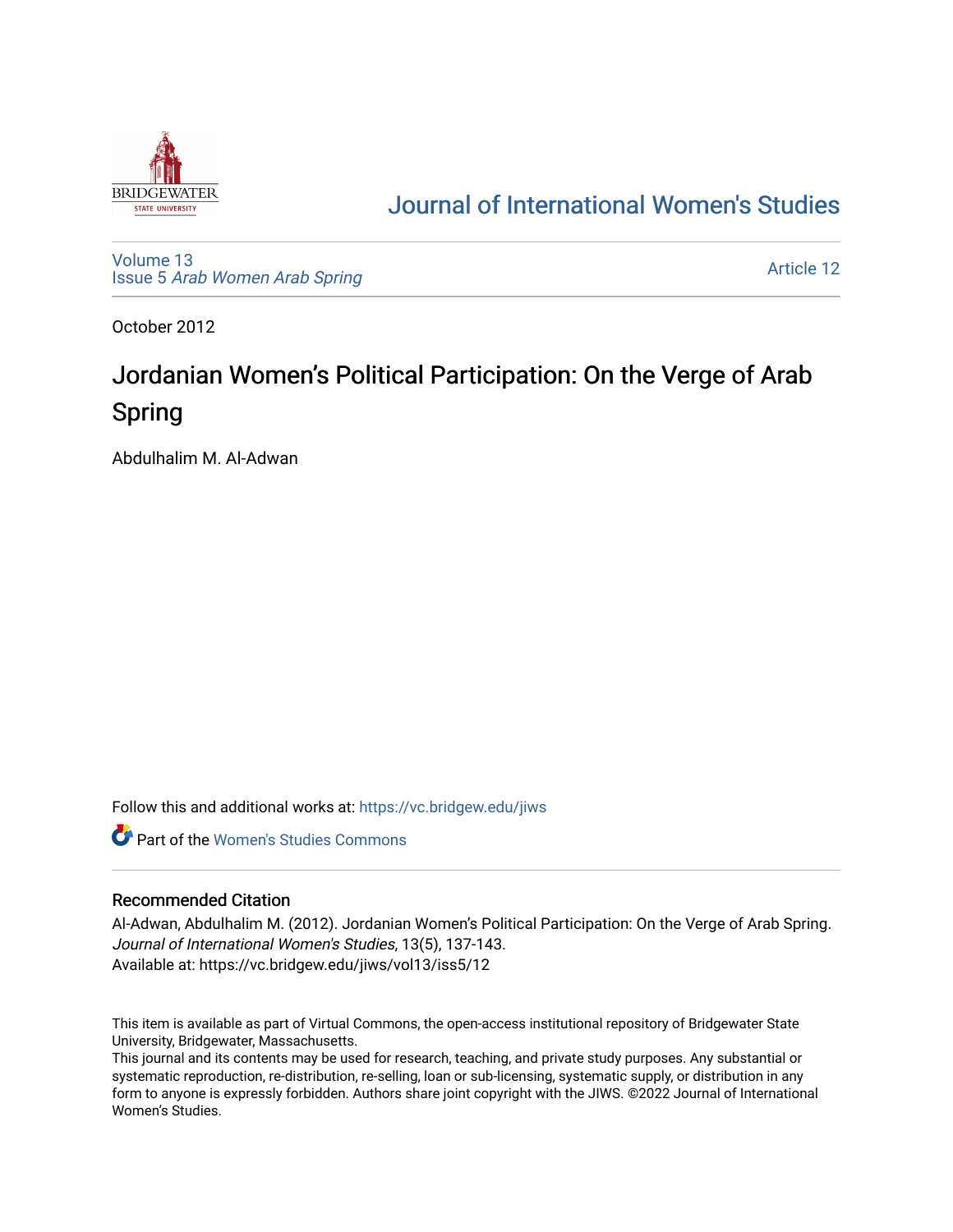# **Jordanian Women's Political Participation: On the Verge of Arab Spring**

By Abdulhalim M. Al-Adwan<sup>1</sup>

#### **Abstract:**

Recent decades in Jordan have witnessed considerable changes in women's roles in the political sphere and in the community. Jordan has passed, modified, or adopted legislation that fosters the rights of women and the abolition of discrimination against them. Women experienced real visibility in higher leadership positions with 10.8% in the lower house and 11.7% in the senate. Yet, while women earn higher levels of education, their participation in the labor market is relatively low, and those who want to join the labor force meet higher levels of unemployment. Although women have made real progress in the public sphere, their participation is still modest and needs to be fostered and enhanced. More needs to be done to educate Jordanian women on political participation, and on overcoming various obstacles that hinder their efforts towards more visible and effective roles.

*Key Words:* Jordanian women, political participation, Arab Women.

#### **Introduction**

Political participation is not merely during elections of parliament officials and/or government activities, but includes holding key positions and participating in activities that affect the decision processes that shape individual and community life. Women's participation in political activities is among the most important issues that Jordanian society currently faces. Since the early twentieth century, Jordan passed through several stages that reflect the prevailing political atmosphere, be it restrictive or responsive. In recent decades, women's roles in community and public life have witnessed crucial changes thanks to the contribution of women's movements.

These transformations have been supported by the Jordanian government in response to the many calls to grant more attention to women's issues rather than to ignore them. Women's active presence in the public sphere is essential in community and societal development. Government actions such as the adoption and ratification of conventions on the rights of women and on human rights in general, were in response to global pressures and calls to update old laws and eliminate all forms of discrimination against women. The present study discusses various developments in Jordanian women's participation in major government and community structures up to the Arab Spring.

# **Jordanian and international legislation and women's empowerment**

Decades ago women's requests focused on the rights to health, education, and employment. Later, they included demands for positions in higher levels of leadership and participation in community and political parties. Women's voices and efforts brought considerable change in the views of the community and the state to the point of acknowledging that equality between men and women in public life should exist in compliance with what the Jordanian constitution states: that all Jordanians are equal before the law, and that there should be no discrimination of rights and duties regarding their race, religion, or language.

Developments in Jordanian legislation and the recent constitutional amendment (2011) clarify that the term 'Jordanian' in the constitution encompasses "all men and women

 $\overline{a}$ 

 $<sup>1</sup>$  The World Islamic Studies and Education University Amman, Jordan</sup>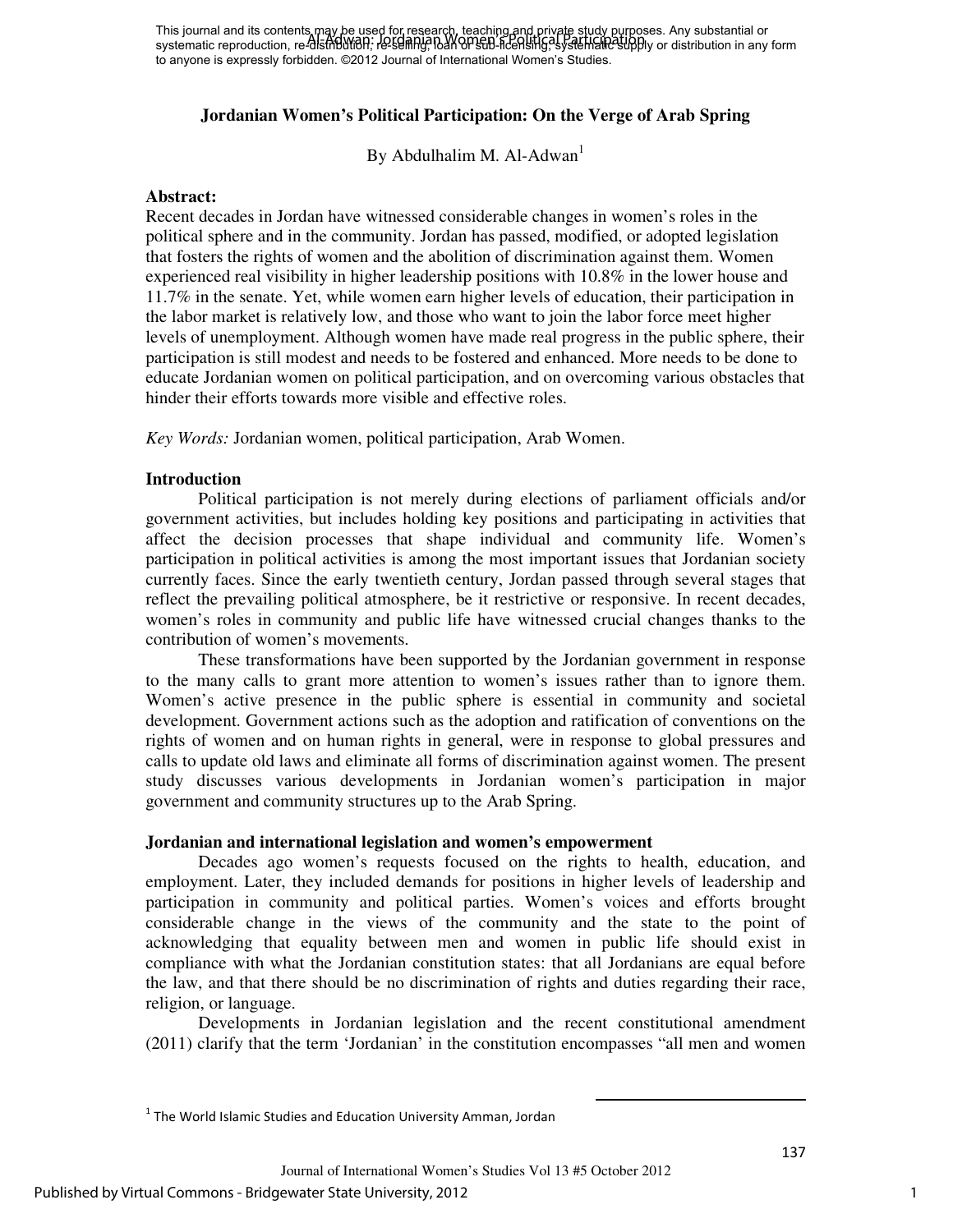without discrimination."<sup>2</sup> Women were granted the right to participate in parliamentary elections as voters and candidates, according to the royal decree in 1974 and other Jordanian legislations. The National Strategy for Women 2006–2011 focused on a major section of legislative changes to grant more equality and justice to women.<sup>3</sup> The aim was to comply with international and Arab conventions that Jordan signed and ratified to affirm its commitment to human rights in general and to women's rights in particular. The Jordanian National Commission for Women (JNCW) and the concerned government institutions worked together to implement them. Women continue to demand improvements in the legal system to achieve the maximum level of justice and equality, and are ready to take on leadership positions that for so long were denied them because of social restrictions, especially in the case of women from the lower socioeconomic class.

#### **The contribution of women's organizations**

 Jordanian women were present in public before the establishment of Transjordan in the early part of the Twentieth Century. They joined men in rural and *badi*a areas (semidesert) in agricultural tasks. Soon after the establishment of Transjordan they worked as nurses, teachers, and in volunteer work. Jordanian Society has included both Muslims and Christians for hundreds of years, but Christian women were pioneers in establishing organizations such as the Young Women Christian Association and Women Solidarity Organization that served ethnic and racial groups, and that later served local communities.<sup>4</sup>

More and more women's nongovernmental organizations developed until the Jordanian Women's Association was established in 1974, in collaboration with UNFEM, to support women's participation in political decision making. The Business Women and Career Club (BWCC) was established in 1976; it conducted many workshops and conferences in its main headquarters, and its branches supported women in elections and political participation.

In order to solidify their organizational efforts, the General Union for Women's Organizations (GUWO) was established in 1981. It includes organizations, societies, and local women's committees. The purpose of establishing GUWO was to solidify the activities of women organizations in order to be more efficient and effective in thir work. Also GUWO is in line with government policies and views in general. Currently there are around 100 women NGOs throughout the country affiliated with GUWO. They work on women's empowerment through literacy, income-generating projects, legal and human rights literacy, and political participation.

In addition, in 1992 the Jordanian National Commission for Women (JNCW) was established by the government of Jordan. In 1996 this commission was authorized to be the official reference point for various women's activities. Coordination and planning committees, as well as local subcommittees, were established as affiliates of JNCW.

The Noor al Hussein Foundation, established in 1985, concentrates on projects that empower families in general and women in particular, while the Jordan River Foundation (JRF) focuses on improving the social and economic conditions of women by establishing and executing income-generating projects. JRF also has pioneering work in combating child abuse and neglect. These organizations play a vital role in supporting women's endeavors in all political, social, and economic levels; they achieved goals like the participation of women in political life, and continue to empower them to run for higher leadership positions.

 $\overline{a}$ 

 $2^2$  Government of Jordan. The Jordanian Constitution Article (6), for the Year 1952.

<sup>&</sup>lt;sup>3</sup> Abduljaber, H. (20-21 January, 2004). Jordanian Women's Rights in Legislation: Reality and Ambitions. In the Workshop on Democracy in Islamic Countries: the Jordanian Experience. Organized by International Affairs Society and the Center for Islam and Democracy in Washington, DC.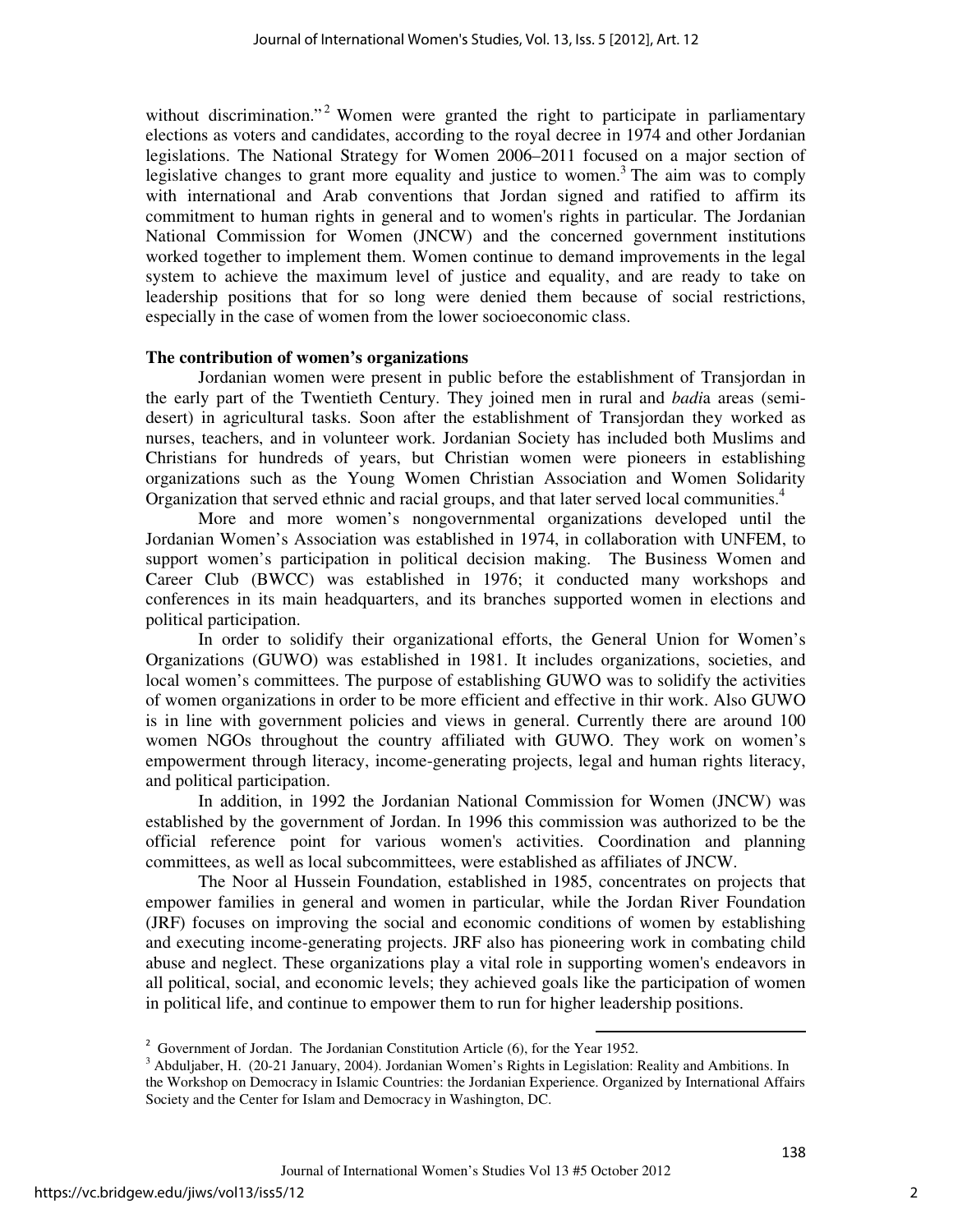#### **Jordanian Women in Legislative Bodies**

 Women were given the right to vote and to be elected in the 1974 constitutional amendment, but actually participated for the first time in the voting process in the supplementary election in 1984 to fill in the seats of those who were deceased or those who resigned.<sup>5</sup> When it came to an elected candidate, only one woman won a seat in parliament in 1993.

The failure of women to win parliamentary seats in 1997 came as a shock, and they pushed to put more pressure on the Jordanian government to implement the Beijing Protocol in order to ensure equality and nondiscrimination. The response of the government was positive in that it passed Election Law number 17 for the year 2003 in which 6 seats were assigned to women in the lower house of representatives. In 2007 the quota was increased to 12 seats for women out of 110 seats.<sup>6</sup>

With regard to the upper house (senate), women's participation came first in 1978 when three women were appointed in what was called at that time the National Consultative Council. After democratic life resumed in 1989, one woman was appointed in the senate, and women's representation increased in subsequent councils to reach 9 members in 2010.<sup>7</sup> In spite of social and legislative obstacles to women's membership in parliament, women challenged traditional thinking and made considerable progress.

#### **The Executive Authority**

Women's participation in government is considered to be the main entrance to attaining equality and ensuring that gender issues will be addressed. Percentages in the participation of women in politics increased, for instance, from one minister to four. Jordanian women reached the position of active deputy of the prime minister; $<sup>8</sup>$  they also hold</sup> the position of general secretary of several ministries. Many women are principals, counselors, division heads in several departments and government institutions. Based on the study conducted by the Jordanian National Commission for Women in 2010 on gender consideration in the public sector covering 81 ministries and government institutions (72, 32% of total public institutions), women constitute 44.9% of all government employees, while only 17% are in managerial positions, and only 10% occupy higher level leadership positions.

Even though the participation of women in higher leadership positions remains limited, their involvement has made a difference in challenging the norms and changing the stereotypes society has of women. Some women view themselves as equal to men, with strong abilities and competencies. As a result, society has become more tolerant of women in leadership positions and top managerial jobs, and will want to enhance their emancipation toward equality.

#### **Women's Participation in the Judiciary**

Jordanian women had no role in the judicial system before 1996, the date when the first female judge was appointed. Since then there has been a considerable increase in the

 $\overline{\phantom{a}}$ 

*and Political Participation*. Amman: New Jordan Center for Studies, p. 385. 8

<sup>&</sup>lt;sup>5</sup> Al-Adwan A. M. (2001). Political Pluralism in the Hashemite Kingdom of Jordan 1989-2006, Vol. 2, Pp: 466-467.

<sup>&</sup>lt;sup>6</sup> The National Report on Women's Progress toward Justice, Participation, and Equality, 2010-2011, pp. 92-97. 7 Al-Rashdan, N. (2000). "My Experience in Political and Women's Public Work," In Horani, H. *Arab Women* 

She was Dr Rima Khalaf Al-henaidi.

<sup>&</sup>lt;sup>9</sup> The Jordanian National Commission for Women (JNCW) (2011) The National Report on Women Progress toward Justice, Participation and Equality, 2010-2011, Pp 22-24 and 116.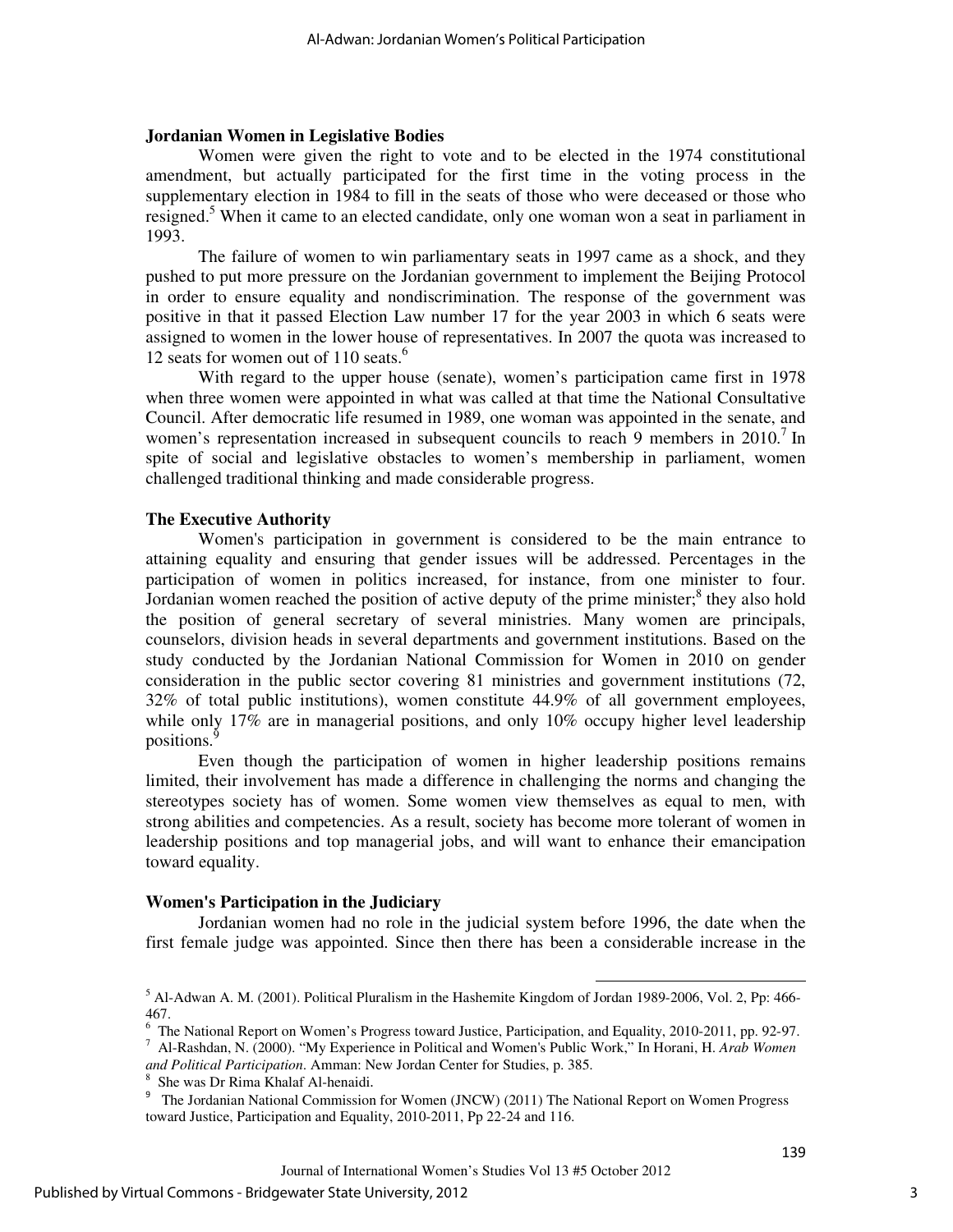number of female judges holding positions at various levels. Women are now presiding Judge, civil district attorney, and Attorney General of Amman, and internationally, one Jordanian woman judge was appointed by the UN to international Criminal Court, she was Justice Taghrid Hikmat.<sup>10</sup>

For a woman to be a judge is a debatable issue in Jordanian society. As well it was traditionally debated. Therefore accepting women in the judiciary system was not an easy thing. The reasons for this difficulty is mainly due to the issue of intermingling with men, and due the stereotypical views that women are emotional and may not stand situations were serious crimes are discussed. Nevertheless, women participation in the judiciary system was increased due to several factors including women achieving higher levels of education, gradual and increasing participation in economic and public life, and with the influence of women and human rights movements.

#### **Women's Participation in Diplomatic Corps**

 Women succeeded in overcoming various obstacles in the field of diplomatic relations, like higher competition for these positions, the reluctance of husbands and family members for their women to work abroad. A woman participated in the Diplomatic Corp in 1970 as honorary ambassador. Since then, the Executive Branch has been appointing women ambassadors to France in 2001, and in 2006 to Britain, Italy, and USA, as well as appointing the first woman Head of Mission and a Commissioner of Ministers. Currently several women hold various types of positions at the diplomatic corps, including advisors, secretaries, and attaché and one woman in the position of Assistant Secretary General at the League of Arab **States** 

#### **Women's Participation in local Municipalities**

Women's participation in local municipalities is considered to be one of the most important experiences in political, social, economic, and service fields. Even though women didn't have the right to vote or be candidates for the municipal council based on the 1955 law, amendment number 22 in 1982 granted them this right for the first time in Jordan.<sup>11</sup> Nine women won municipality council membership and only one woman won the post of mayor. In addition, twenty-three women were appointed by the government in Jordanian municipalities.<sup>12</sup>

In the elections of various municipalities there was an impetus for broader participation of women. Eight women won the elections and twenty-five were appointed as members, and only one woman was appointed mayor.<sup>13</sup> In 2003 the representation of women in local councils widened to ninety-nine members, meaning that one woman was appointed in every local council. In addition to the appointed members, five women won their seats through the elections. In 2007, law number 14 on municipalities' elections granted women 20% of councils' members. This change brought 211 women by quota while 20 women won in the free elections. In 2011, amendments to the law brought an increase of the quota to 25%. These legal changes came about because of women's movements' pressures; without such quota women may not have achieved meaningful representation.

 $\overline{\phantom{a}}$ 

<sup>&</sup>lt;sup>10</sup> The National Report on Women Progress, Pp: 121-123.

<sup>&</sup>lt;sup>11</sup> Al-Horani, H. (2004). "The Current Conditions of Jordanian Municipalities and their Developmental Role." In *Issues of Civil Society*, Vols. 21-22. Amman: New Jordan Studies Center. Pp: 17. And Hmaisat, A. Municipalities' Law number 29 for the year 1955 and the amending laws for the year 2005. In *Parliament Message* no 56, June 2003, P. 51.

<sup>&</sup>lt;sup>12</sup> Barakat, L. 9 (2003). "Jordanian Women and the Experience of the  $14<sup>th</sup>$  Parliamentary Elections." The *Parliament Message*, Vol 12, No. 50, September 2003, p. 51.

<sup>&</sup>lt;sup>13</sup> The Jordanian National Commission for Women (JNCW). (2010). Jordanian Women in Municipalities' Councils, pp: 107-109.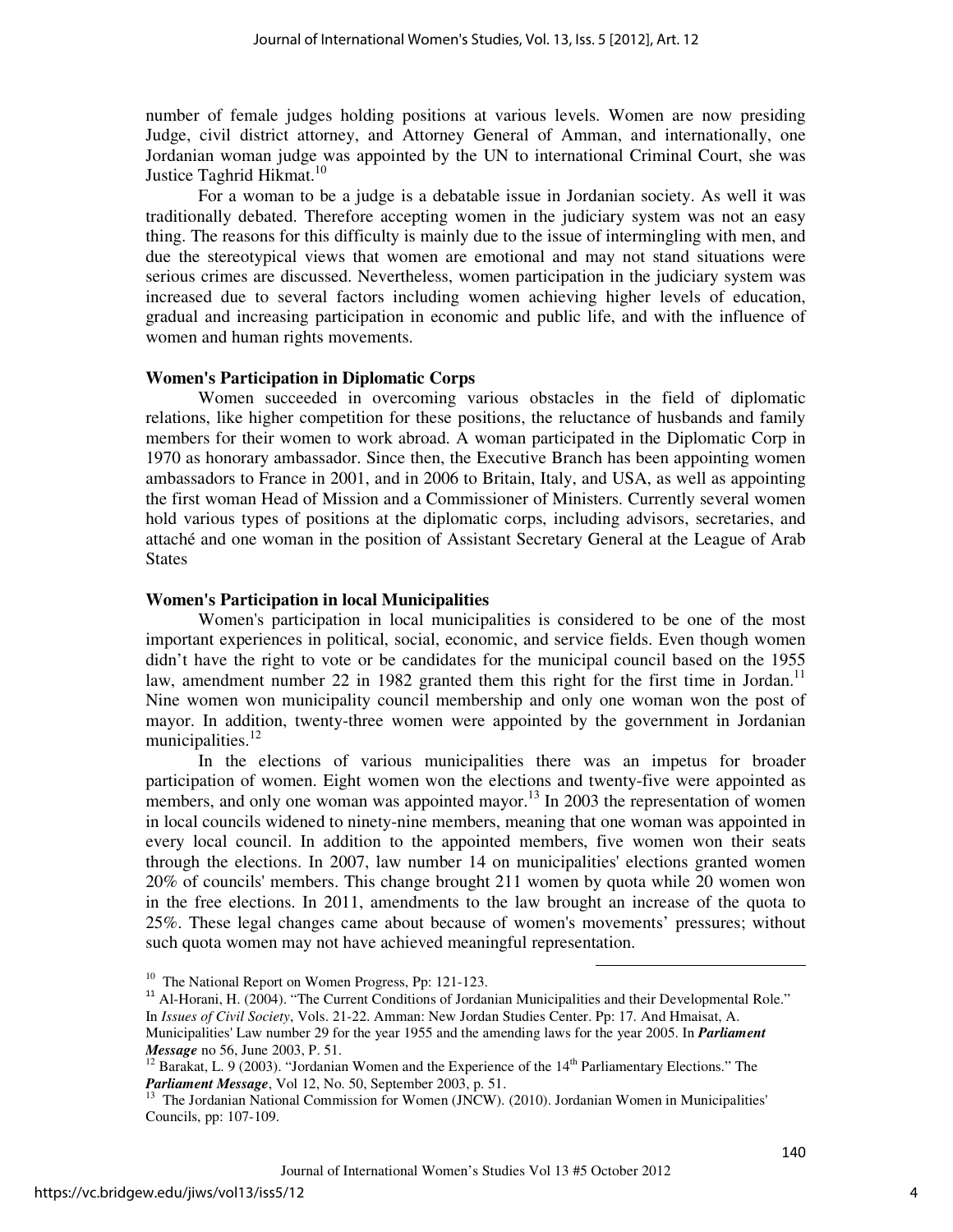#### **Women's Economic Participation**

Women's economic empowerment and independence are key to their participation in political and community life: they make them visible to society. In Jordan, women's participation in economic activities is relatively low compared to men, and is considered the lowest in countries of similar socioeconomic conditions.<sup>14</sup> Currently, their participation in the labor market is 14.7% with a high unemployment rate of 21.7% compared with 10.4% for men.<sup>15</sup> These numbers lead women's movements and activists to call for the creation of a legal and institutional environment that will help to overcome the poor participation. Several measures were enacted including amendments to relevant laws and regulations, the introduction of lending schemas and initiating income-generating projects in local communities.<sup>16</sup>

Nevertheless, and in spite of continued efforts to improve women's economic conditions, there are no economic structuring programs; there is a mismatch between education and labor market, issues of minimum wage, lack of job security in the private sector, expatriate workers, and traditional social values that may limit women's economic participation.<sup>17</sup> In addition, women carry the burden of several family and social roles including care of household and children. Traditionally, women are confined to specific professions such as health and education, and do not receive proper education and training to prepare them for employment in other professions and positions such as higher managerial and leadership positions.

#### **Women's Participation in Political Parties**

In the '90's women were a small percentage in the total membership of political parties and leadership bodies. This is due to the lack of development in the political party' life and the lack of governing legislations for this purpose. Jordan went through a long period in which political parties were banned and memberships violated the law. This restriction impacted Jordanians of both genders when it came to joining a political party. After the return of democratic life in 1989, women became moderately involved and began to take on their political roles. They constituted around 5% of the founding constituencies and leadership bodies of political parties in 1992-1993. This number grew to 7.5% in 35 parties.

In 2007, law number 17 raised the minimum number required to form and license political parties to 500 members. This condition led political parties to seek wider participation of women, resulting in an increase of 27.8% in 2008. In 2009 and 2010 this figure moved up to 29.9%. In absolute numbers this means that there were 3285 women in the general assemblies of political parties, and only two women reached leadership positions in two political parties.<sup>18</sup> Even with the presence of a few female activists in political parties and movements like Arab Spring, the percentage of women's participation is still

 $\overline{\phantom{a}}$ 

Journal of International Women's Studies Vol 13 #5 October 2012

<sup>&</sup>lt;sup>14</sup> The Jordanian National Commission for Women (JNCW) (2011) The National Report on Women Progress toward Justice, Participation and Equality, 2010-2011, Pp 56-57.

<sup>&</sup>lt;sup>15</sup> JNCW. (2012). National Strategy for Women, 21012-2015. Amman: JNCW.

<sup>&</sup>lt;sup>16</sup>Shtaiwi, M. (2008). The Economic Marginality of Jordanian Women Amman: UNFEM and the Jordanian Center for Social Research.

<sup>&</sup>lt;sup>17</sup> Al-Marashdah, K. (Ed.) (2010). Women in Jordan Labor Market, 2004-2009. Amman: Women Work Directorate/Ministry of Labor.

<sup>&</sup>lt;sup>18</sup> JNCW. (2011). The National Report on Women's Progress toward Justice, Participation and Equality, 2010-2011, pp: 103-105, and JNCW (2012). The National Strategy for Women, 2102-2015. Amman: JNCW, and Government of Jordan, Ministry of Interior/Political Parties Directorate. (2007). Report on Political Parities.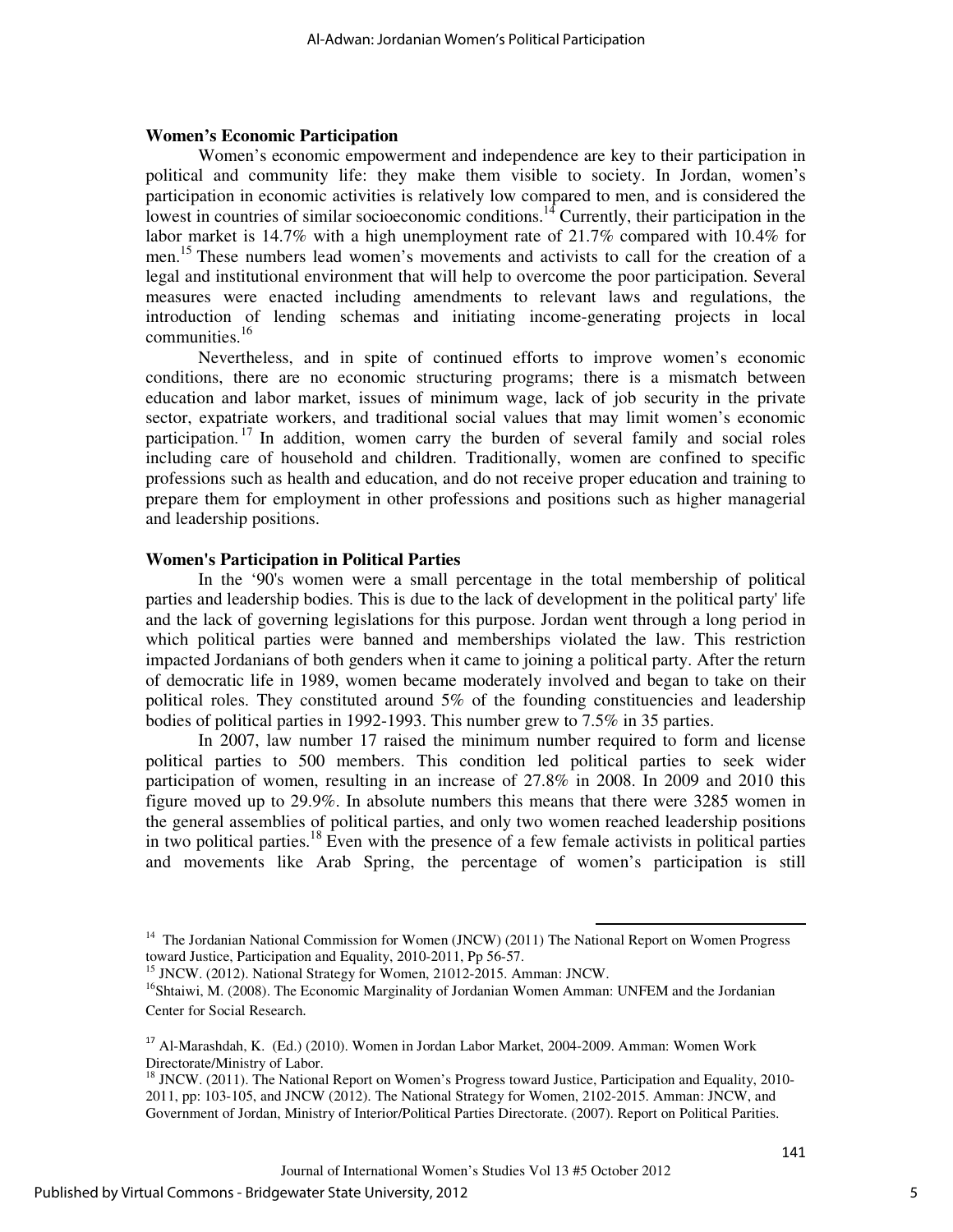exceptionally low compared to men's, and instead of increasing it began to decrease since 2011.<sup>19</sup>

 A study by the National Center for Human Rights in 2004 on political parties showed the decrease in the women's participation in political parties; it also showed the reasons that have been hindering women's entrance in these parties which include:

- The general political climate during the last few decades
- Women being physically exhausted, especially working women.
- Lack of social support for women from the community
- Lack of knowledge on legal and human rights, political rights, and labor and family law.
- Lack of trust in the political parties' role.

# **Women's Participation in Professional Unions**

Women's participation in professional unions varies according to the type of union. In general, women constitute 20% of members, with very few in lead positions, like in two unions: Jordanian Bar Association and Pharmaceutical Association.<sup>20</sup> It was estimated in 2011 that out of 48937 union members women were 11275, representing 27.6%. However, their participation in union councils was very low. The majority of women members are in the Engineering Union, and a notable presence in certain professional unions.<sup>21</sup>

These unions were catalyst in leading women's movements and introducing women to public life, including in the legislative and social spheres, in ministries and public institutions, and in civil society institutions. Professional unions also played a major role in defending human rights, democracy, and social development. Professional unions have the added value of qualified and well educated members with significant financial power and influence over their constituencies. Political parties severely lack such advantage.

# **Conclusion**

According to the findings of this study, Jordanian women achieved noticeable progress in terms of participating in public life though it may not be satisfying to them. Jordanian government policies, in accordance with constitution and laws, and also in compliance with Jordan's commitments to conventions and declarations on human rights, and on women right in particular, paved the way to secure a positive and supportive environment for women's active participation in political and public life.

In addition, the efforts of women's movements and those of civil society organizations brought real change to prevailing traditions and culture. Several laws and regulations that used to hinder women's progress were changed and replaced with appropriate alternatives. However, there are still more obstacle that stand in women's way. These obstacles can be summarized as follows:

• Traditions and customs that view women as dependent and followers, and cannot be on their own.

 $\overline{\phantom{a}}$ 

• The lack of trust in women's abilities in leadership, in taking responsibility.

<sup>19</sup> Jordan Reform Center and Haweya Center (2012). Reform in Jordan. Report supported by the Spanish Agency for International Cooperation.

<sup>20</sup> Al-Rai Newspaper, June 2005.

<sup>&</sup>lt;sup>21</sup> Such as nursing (56%), pharmaceutical (54%), agricultural engineering (38.8%), dentistry (34.7%), Jordanian Bar Association (20%) and Medical Association (16%). See New Jordan Studies Center (NJSC). New Jordan Studies Center (NJSC). (2011). Civil Society in Jordan: its Structure and its Regional and Sectoral Distribution. Amman: NJSC (2011). Amman: NJSC. See also The Jordanian National Commission for Women (2011), The National Report on Women's Progress toward Justice, Participation and Equality, 2010-2011, p. 25.